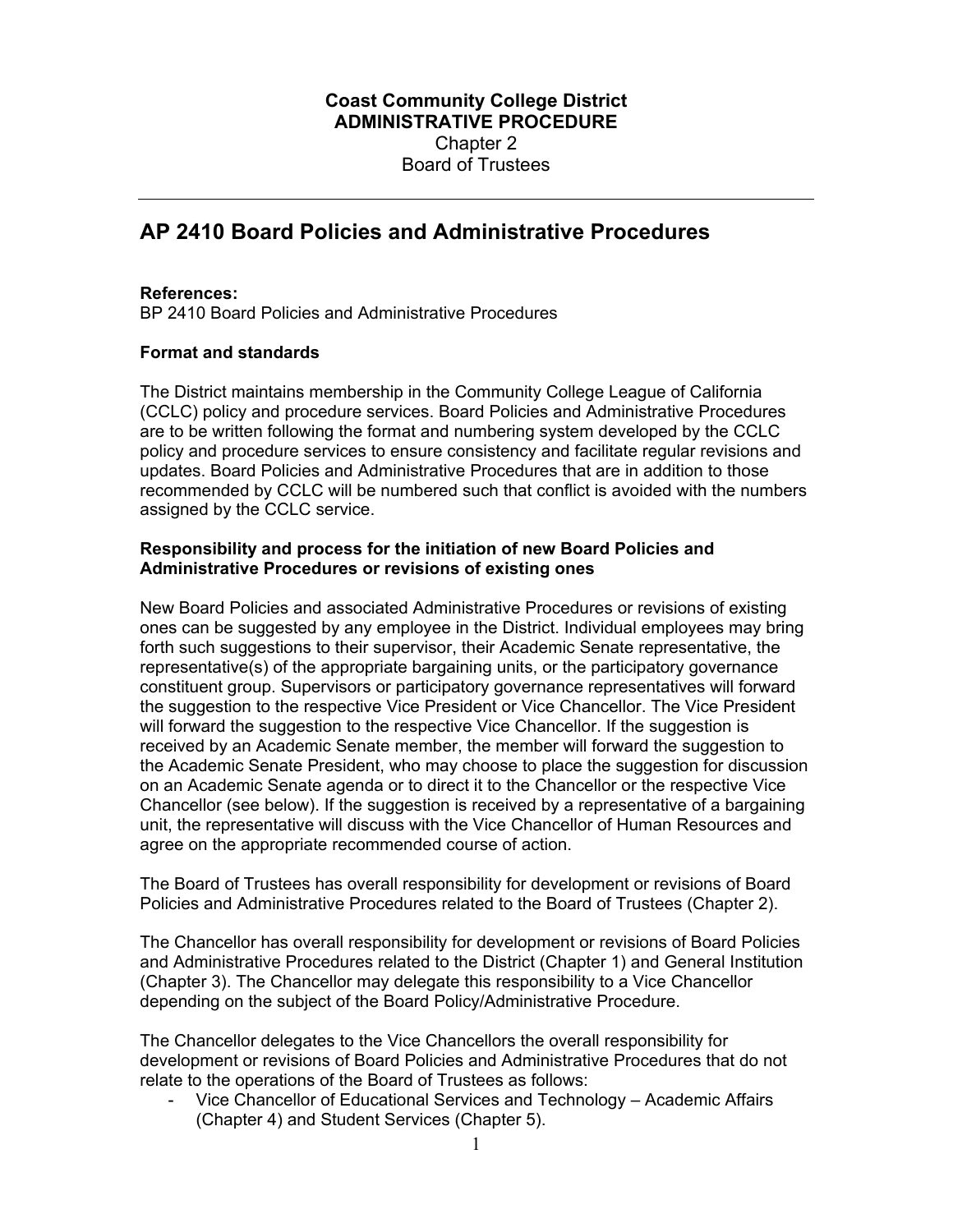- Vice Chancellor of Human Resources Human Resources (Chapter 7)
- Vice Chancellor of Finance and Administrative Services Business and Fiscal Affairs (Chapter 6)

Certain Board Policies and Administrative Procedures may require negotiation with the applicable collective bargaining units.

The Chancellor and the Vice Chancellors will develop and maintain a schedule to ensure the review and update of all existing Board Policies and Administrative Procedures on a five-year cycle. The review of Board Policies includes review by the full Board, even if no changes are recommended by staff, to ensure that the Board is appraised and has an opportunity to review on a regular basis all of its Policies.

The Chancellor and the Vice Chancellors are responsible for monitoring changes in laws, regulations, accreditation standards, accreditation policies, and other relevant items that may affect existing Board Policies and Administrative Procedures, or require the creation of new ones. Part of monitoring such changes will be following the CCLC updates provided twice a year (March/April and August/September).

The Board Secretary is responsible for maintaining an up-to-date inventory of all Board Policies and Administrative Procedures, and ensuring that the most recent versions are posted on a timely manner on the District website and available to the public.

Each Vice Chancellor will consult with the College Vice Presidents for their respective areas in making revisions to existing Board Policies and Administrative Procedures or creating new ones for the respective areas noted above. The Chancellor will consult with the College Presidents and the Vice Chancellors in making revisions to existing Board Policies and Administrative Procedures or creating new ones. All such proposed revisions or new Board Policies/Administrative Procedures will be then discussed at the District Consultation Council Board Policy and Administrative Procedure Subcommittee.

The District Consultation Council will serve as the main participatory governance districtwide committee for consultation on Board Policies and Administrative Procedures. The District Consultation Council delegates to the District Consultation Council Board Policy and Administrative Procedure Subcommittee the responsibility for review and revision of existing Board Policies and Administrative Procedures or creation of new ones, as needed, for chapters other than Chapter 2.

Members of the District Consultation Council Board Policy and Administrative Procedure Subcommittee are responsible for taking to the college or district constituencies they represent the proposed revisions or new policies/procedures and bringing back the input to the District Consultation Council Board Policy and Administrative Procedure Subcommittee.

The Board Clerk is responsible for revising existing Board Policies and Administrative Procedures related to the Board of Trustees (Chapter 2) or creating new ones as needed and for bringing them forward for discussion and review by the full Board. Board Policies and Administrative Procedures related to the operation or the role of the Board are not all required to undergo review and discussion in the District Consultation Council Board Policy and Administrative Procedure Subcommittee. However, all such revisions or new policies/procedures will come to the District Consultation Council Board Policy and Administrative Procedure Subcommittee as information. Those Board Policies and Administrative Procedures that relate to or have a direct impact on College or District